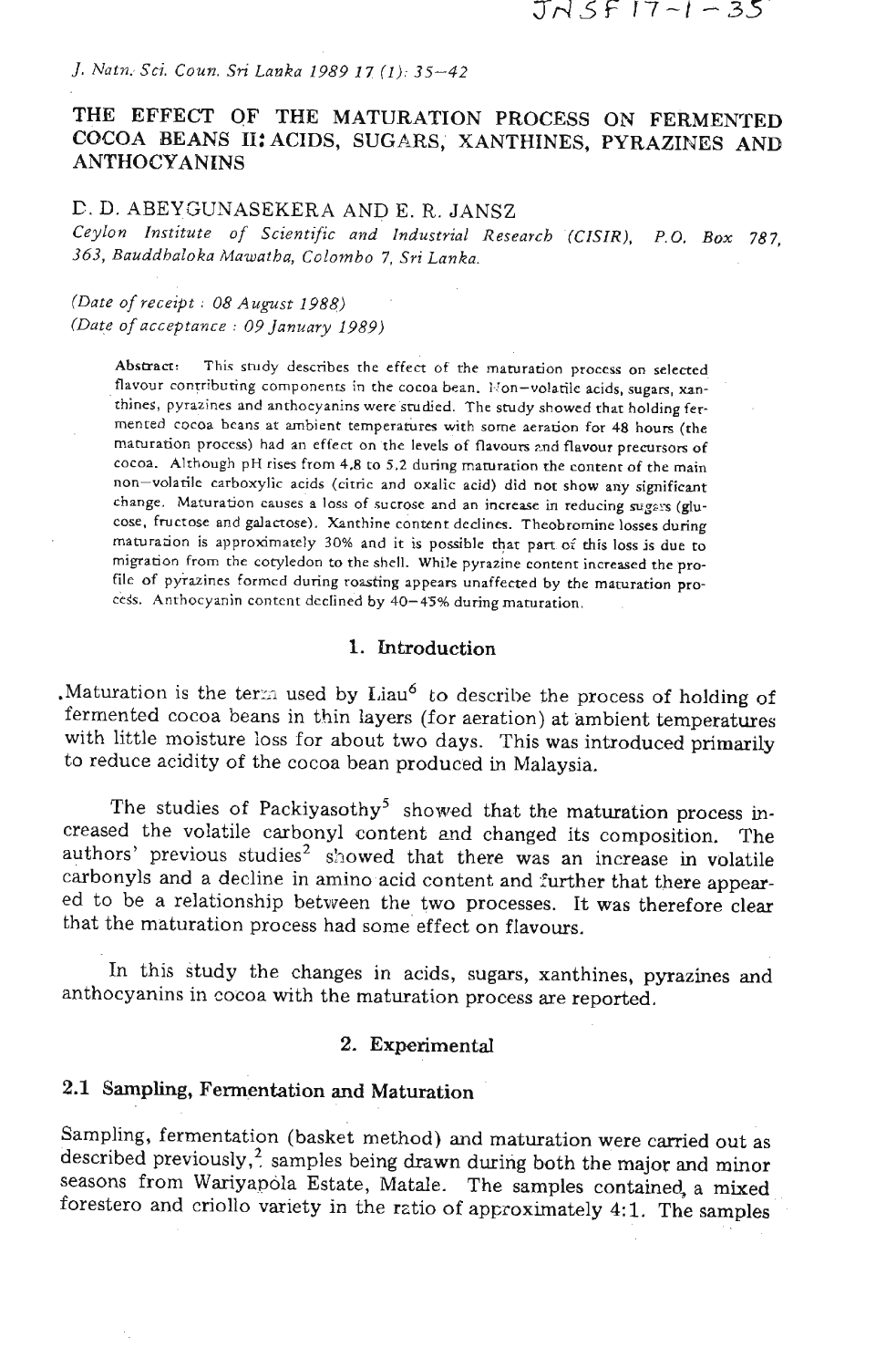from major (September to December) and minor (April to June) seasons could be taken as indicative of two possible extremes of sampling conditions.

# **2.2** Preparation of Sample for Analysis

Cocoa beans with the appropriate treatment were dried in the sun for **3-4**  days to a moisture content of 10-15%. Analysis of acids and sugars were carried out on the entire bean (with shell) while analyses of xanthines and anthocyanins were carried out on deshelled cocoa bean. Analysis for pyrazines was carried out after roasting  $(140^0C)$  for 30 min.) and deshelling. hes was carried out after roasting  $(140 \text{ C})$  for 30 mm.) and desiding.<br>Deshelling was carried out in certain instances as in these cases it is the pro-<br>edure adopted by other workers — for anthocyanins presumably to red cedure adopted by other workers  $-$  for anthocyanins presumably to reduce interference. In the case of xanthines the procedure adopted has added significance since cocoa shell theobromine has also been measured. Pyrazines are measured after roasting as these components develop mainly after roasting.

# $2.3$  pH

PH was measured following the sample preparation procedure of Rohan<sup>10</sup> at  $30^{\circ}$ C.

#### 2.4 Non-volatile acids

Non--volatile acids were extracted by the Paper Chromatographic method of Packiyasothy<sup>7</sup> and chromatographed on paper using n-butanol : formic acid : water (15 : **3** : 1) and aniline and furfural as the spraying reagent. Quantification was carried out by the method described by Packiyasothy<sup>7</sup> using standards on the same paper. The coefficient of variation for the determina- . tion of citric and oxalic acid were 16.6 and 15.8 respectively.

# 2.5 Sugars

Sugars were separated by the method of Lato et al.<sup>4</sup> and sprayed<sup>3</sup> after chromatography. Quantification was carried out by TLC-UV densitometry (Camag model 76502 equipped with a strip chart recorder model 1107) using a Tungsten lamp at **436** nm (fructose) and 525 nm (glucose, galactose and sucrose) using techniques described previously.2 Standard curves for glucose, fructose, sucrose and galactose gave gradients of 17.6, 20.0, 17.5 and 22.5 mm<sup>2</sup> peak area per  $\mu$ g respectively and the coefficients of variations for the determination were 6.9, 3.0, 6.2 and 11.0 respectively. Standard curves were only used to confirm linearity of plots and standards on the same plates were employed for purposes of quantification.

# *2.6* Xanthines

 ${\bf z}$  . All symmes<br>Xanthines were extracted by the method of Senanayake and Wijesekera. $^{11}$ Xanthines were extracted by the method of Sei<br>Xanthines were separated by TLC as follows –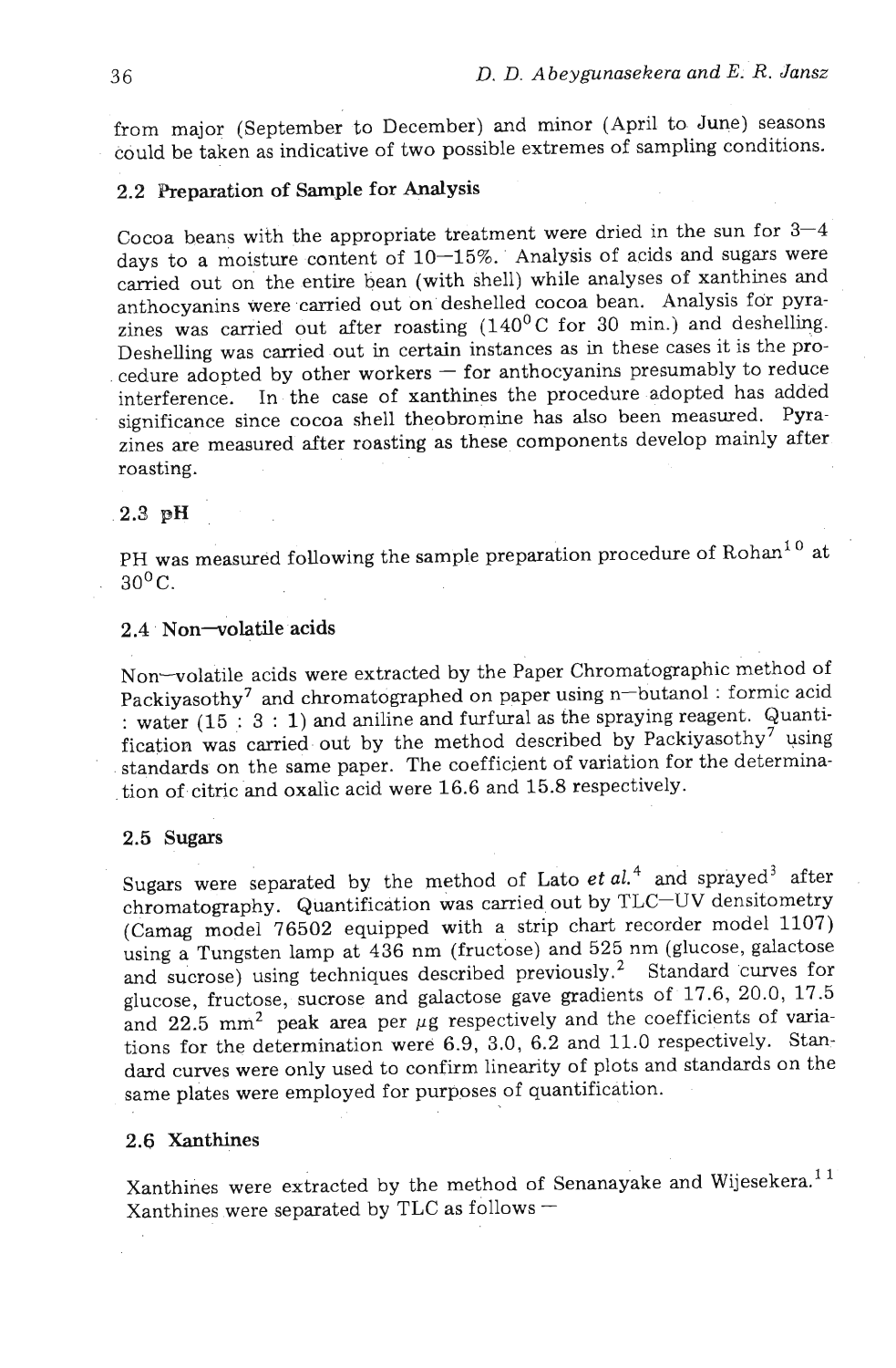#### . *The Effect of the Maturation Process on Fermented Cocoa Beans* **3** 7

A slurry of Kieselgel  $G_{2,5,4}$  (25g) in distilled water (50 ml) was applied on clean glass plates (20 x  $20 \text{ cm}$ ) at a thickness of  $500\mu$ . The plates were allowed to stand for one hour at room temperature and dried at  $110^0$ C for lh and determined by TLC-UV densitometry using a Deuterium lamp at 298 nm. Standard curves gave gradients of 11.5 and 21 mm<sup>2</sup> peak area/ $\mu$ g theobromine and caffeine respectively.

Standard curves were used only to ensure the peak area was proportional to the theobromine and caffeine levels. As there was some doubt regarding consistency from plate to plate, standard spots were run along with the samples on the same plate for quantification purposes. The coefficient of variation for the technique was 7.2 and 3.7 for caffeine and theobromine respectively.

# **2.7 Pyrazines**

Pyrazines were extracted by the method described by Reineccius<sup>8</sup> and subject to gas liquid chromatographic analysis using.a Varian equipped with a Model 9176 strip chart recorder and a computing integrator.

The stainless steel column (length 3m diameter 3mm) used contained 10% carbowax 20m supported on chromosorb W (80 to 100 mesh). The GLC analysis was carried out using following conditions. Injector temperature, 210<sup>0</sup>C; detector temperature, 230<sup>0</sup>C; temperature programme, 60- $120^0$ C at  $2^0$ C/min; He (carrier gas) flow rate, 25 ml/min;  $H_2$  (detector gas) flow rate,  $25$ ml/min; and O<sub>2</sub> (detector gas) flow rate, 50 ml/min.

Peak area normalization method was used for quantification. Peak identification was carried out by retention time data and peak enrichment only.

## **2.8 Anthocyanins**

Anthocyanins were extracted. and determined by the method of Lees and Francis.

#### **3. Results**

#### **3.1 Acids**

Whereas fermentation over from 4 to 6 days caused a slight decline in pH (from 4.8 to 4.7), the maturation process resulted in an increase of pH to 5.2. However, non-volatile acids which were mainly citric acid and oxalic acid showed no significant change (Table 1) (the differences were well within the standard errors of the estimation techniques).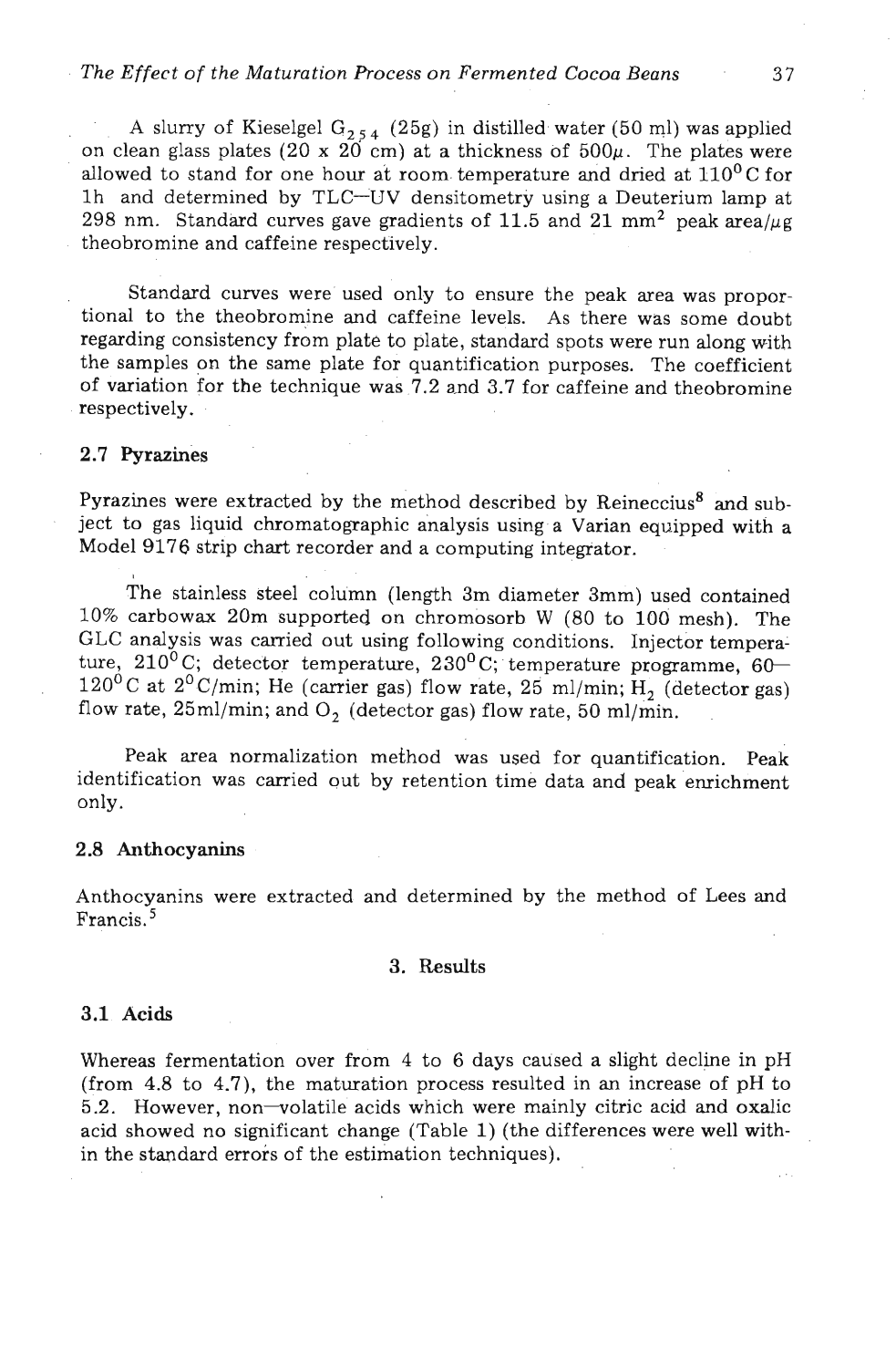| Sample <sup>a</sup>   | Acid Content (%) <sup>D</sup> |            |            |            | Sugar Content (%) |                |
|-----------------------|-------------------------------|------------|------------|------------|-------------------|----------------|
|                       | $\frac{1}{\sin \theta}$       | Oxalic     | Fructose   | Galactose  | Glucose           | Sucrose        |
| Fermented             | 0.54(0.46)                    | 0.25(0.22) | 0.90(0.87) | 0.48(0.35) | 0.83(0.81)        | 0.32(0.22)     |
| Fermented<br>and<br>G | 0.57(0.52)                    | 0.31(0.24) | 1.21(1.05) | 0.61(0.52) | 0.93(0.94)        | $0.27(0.17)$ . |
| Matured               |                               |            |            |            |                   |                |

Major and minor season samples : data for minor season sample in parenthesis

Only trace amounts of tartaric acid was detected in all samples م

The coefficient of variation for assay of citric acid and oxalic acid was 16.6 and 15.8 respectively.

The coefficient of variation for assay of fructose, galactose, glucose and sucrose was 3.0, 11.0, 6.9 and 6.2 respectively.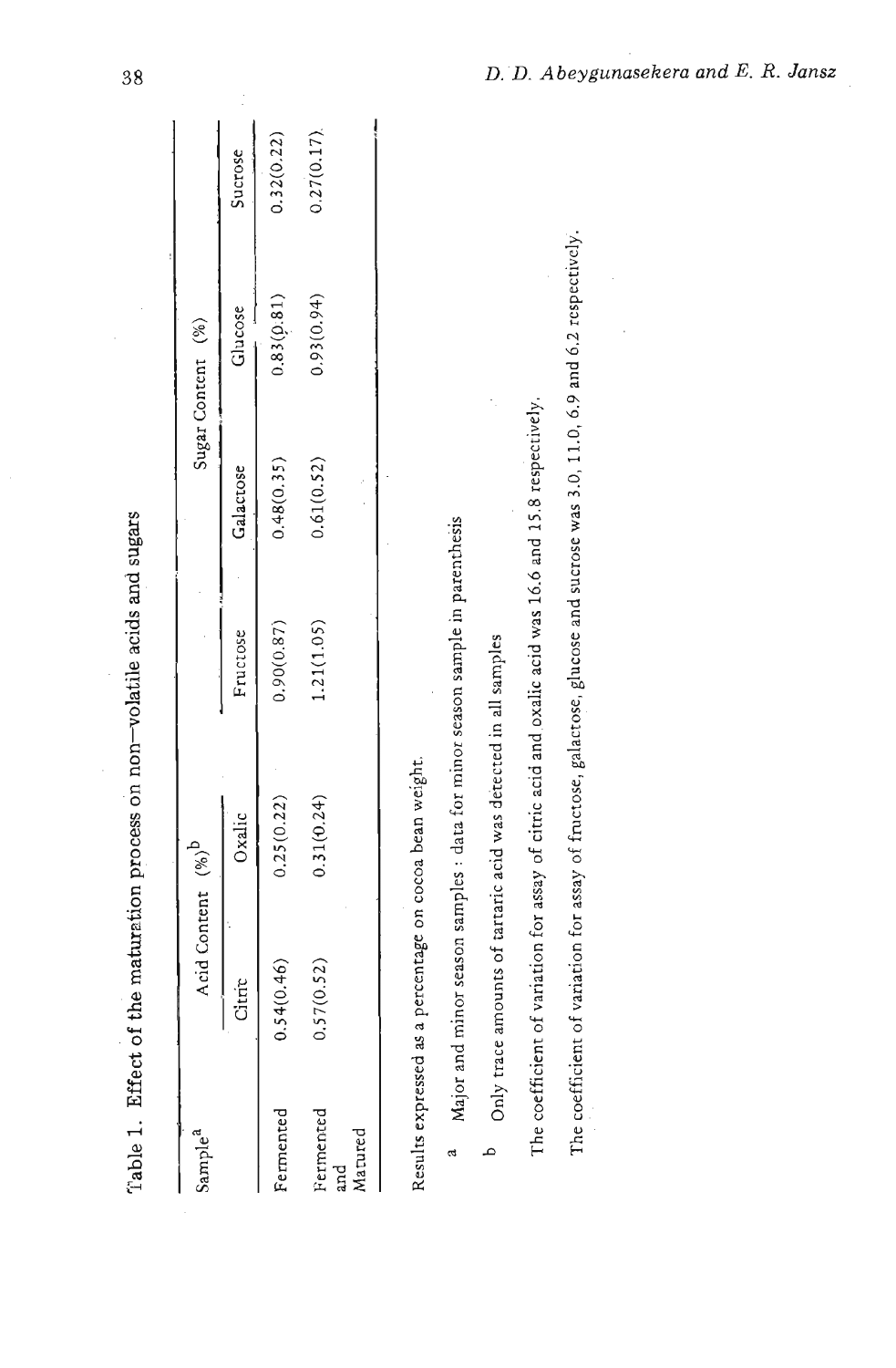## **3.2 Sugars**

The reducing sugars identified were glucose, galactose and fructose. It was observed that reducing sugar content increased during the maturation pro- $\circ$  cess (Table 1).

## **3.3 Xanthines 3**

There were two main xanthines in cocoa bean  $(deshelled)$ — theobromine and caffeine. Maturation caused a decline in xanthine content (Table 2) while theobromine content declined in the cotyledon,its levels in the shell of cocoa bean increased. .

Table 2. Effect of the maturation process on xanthines

| Sample <sup>a</sup>     | Xanthine Content (%) |            |  |
|-------------------------|----------------------|------------|--|
|                         | Theobromine          | Caffeine   |  |
| DESHELLED COCOA BEAN    |                      |            |  |
| Fermented               | 3.29(2.19)           | 0.07(0.13) |  |
| Fermented and Matured   | 2.22(1.87)           | 0.04(0.06) |  |
| <b>COCOA BEAN SHELL</b> |                      |            |  |
| Fermented               | 0.65(0.54)           | $-(-)$     |  |
| Fermented and Matured   | 0.88(0.75)           | $-(-)$     |  |

Results expressed as **a.** percentage of cocoa bean weight

<sup>a</sup> Major and minor season samples : data for minor season sample in parenthesis

- Not detected

Coefficient of variation of assay technique 3.7 and 7.2 for theobromine and caffeine respectively.

#### 3.4 Pyrazines

Pyrazines content increased from 5.7  $\mu$ g/g by  $\sim$  60% to 9.3  $\mu$ g/g on fermentation and roasting. Maturation process had no great effect on the profile of different pyrazines after roasting (Table **3).**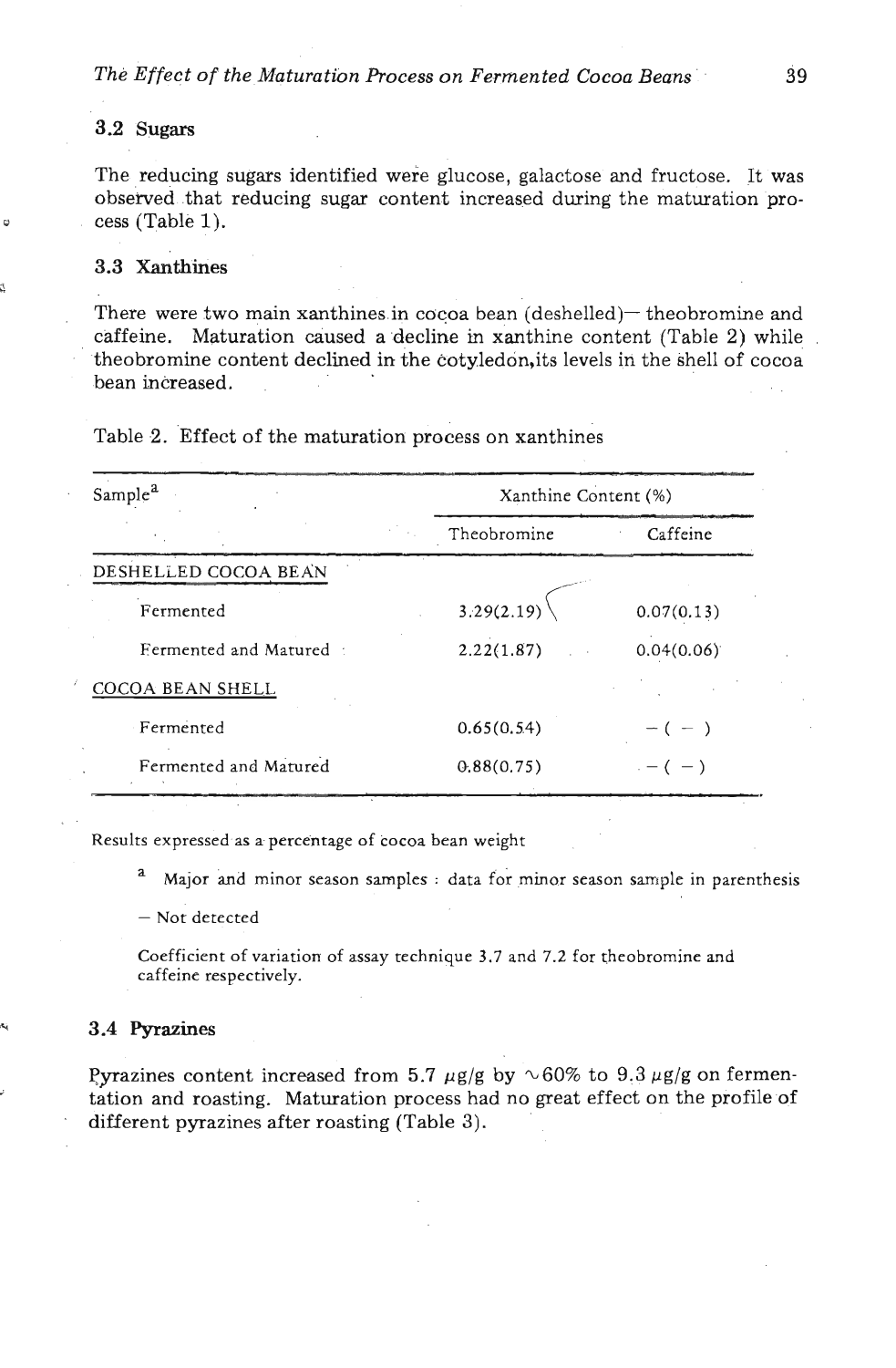| i<br>S                |
|-----------------------|
|                       |
| とうしょう こうしょう           |
| $\ddot{\text{}}$<br>ï |
| $\frac{1}{2}$<br>ĺ    |
|                       |
| i                     |
| l                     |
| ļ                     |

|                             |                                                                            |                                                                                                                      | Se                                   |                       |                |
|-----------------------------|----------------------------------------------------------------------------|----------------------------------------------------------------------------------------------------------------------|--------------------------------------|-----------------------|----------------|
| Sample <sup>a</sup>         | methyl                                                                     | $2,3$ -dimethyl                                                                                                      | plus<br>2,6-dimethyl<br>2,5-dimethyl | $2, 3, 5$ – trimethyl | $T$ etramethyl |
| Fernented                   | 0.9(0.7)                                                                   | 10.7(9.2)                                                                                                            | 3.5(3.7)                             | 13.2(13.5)            | 6.3(5.2)       |
| Fermented<br>Matured<br>and | 0.9(0.8)                                                                   | 12.9(10.3)                                                                                                           | 4.1(4.0)                             | 14.2(14.0)            | 8.5(6.7)       |
|                             | All samples have been roasted (140 <sup>0</sup> C, 30 min.) and deshelled. |                                                                                                                      |                                      |                       |                |
|                             |                                                                            | Assay by Gas Liquid Chromatography - Individual pyrazines results expressed as a percentage of total basic volatiles |                                      |                       |                |
| (Note: pyrazines have not   |                                                                            | been expressed on the basis of cocoa bean weight due to problems encountered with the internal standard).            |                                      |                       |                |
|                             |                                                                            |                                                                                                                      |                                      |                       |                |

 $^{\rm a}$  Major and minor season samples : data for minor season sample in parenthesis

J,

 $\gamma_{\rm g}$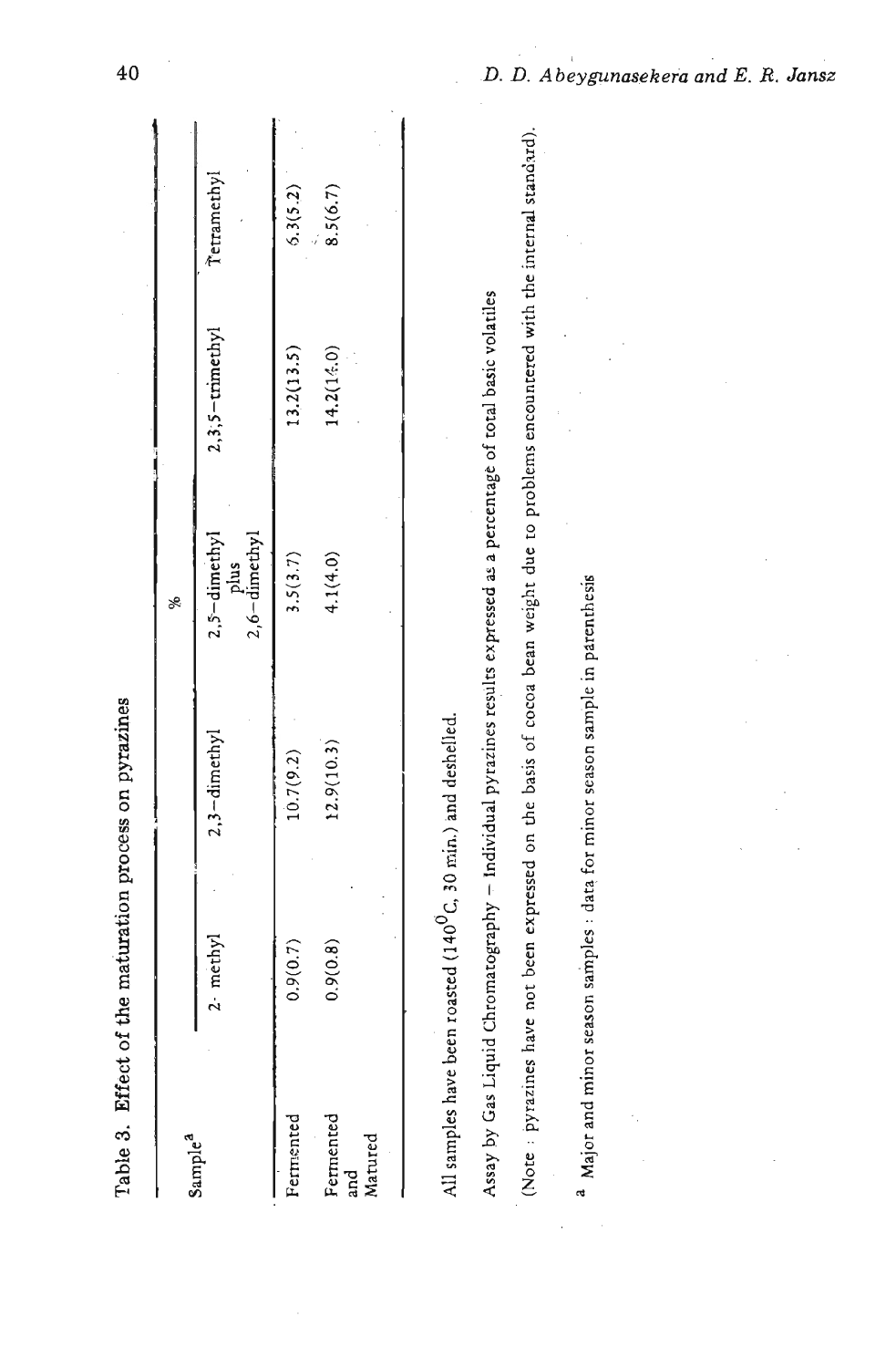# 3.5 **Anthocyanins**

Maturation had a marked effect on anthocyanin content (Table 4).

| Treatment             | Fermentation<br>time (days) | Anthocyanin Content <sup>a b</sup> |
|-----------------------|-----------------------------|------------------------------------|
| Fermented             |                             | 10.9(8.5)                          |
| Fermented             | 4                           | 7.0(6.6)                           |
| Fermented and matured | $\mathcal{D}_{\mathcal{L}}$ | 5.5(4.5)                           |
| Fermented and matured | 4                           | 3.9(3.7)                           |
|                       |                             |                                    |

Table 4. Effect of maturation process on the anthocyanin content

**a** Anthocyanin content determined after drying by method of Lees and Francis and expressed as  $\mu$  moles/100g cocoa

 $<sup>b</sup>$  Major and minor season samples : data for minor season in parenthesis.</sup>

# **4. Discussion**

The original concept of maturation process of Liau<sup>6</sup> was to reduce acidity. This reduction of acidity also encountered with Sri Lankan cocoa where acidity rose from pH 4.8 to 5.2 with maturation. However, these studies reveal that non-volatile acids do not change significantly with maturation. This is not unexpected as Liau's<sup>6</sup> original hypothesis was that increased aeration would cause loss of acetic acid by oxidation via the Krebs cycle. This is also borne out by the results of  $A$ beygunasekera<sup>1</sup> which showed that the percentage acetic acid in total acid volatiles declined from 55 to 45% while the percentage of the other major volatile acids (propionic and butyric) remain relatively unchanged.

The results also showed that although sucrose content declined the increase in reducing sugar far outweighed this decline. This indicated that reducing sugars were also being formed from other sources, possibly through the hydrolysis of other glycosides. The increase in reducing sugar content is significant as it is one of the important flavour precursors which subsequently undergo reaction during roasting of cocoa.

The decline in xanthines appears to be due in part to the migration of theobromine from the cotyledons to the shell (although this may not have a marked effect on cocoa flavour it could be significant in the process for extracting theobromine from cocoa shell waste). The migration itself is not surprising as during fermentation the cellular organization of the cocoa cotyledon is disrupted and permeability enhanced. Therefore, diffusion along a concentration gradient is plausible especially as theobromine is moderately soluble in acid medium.